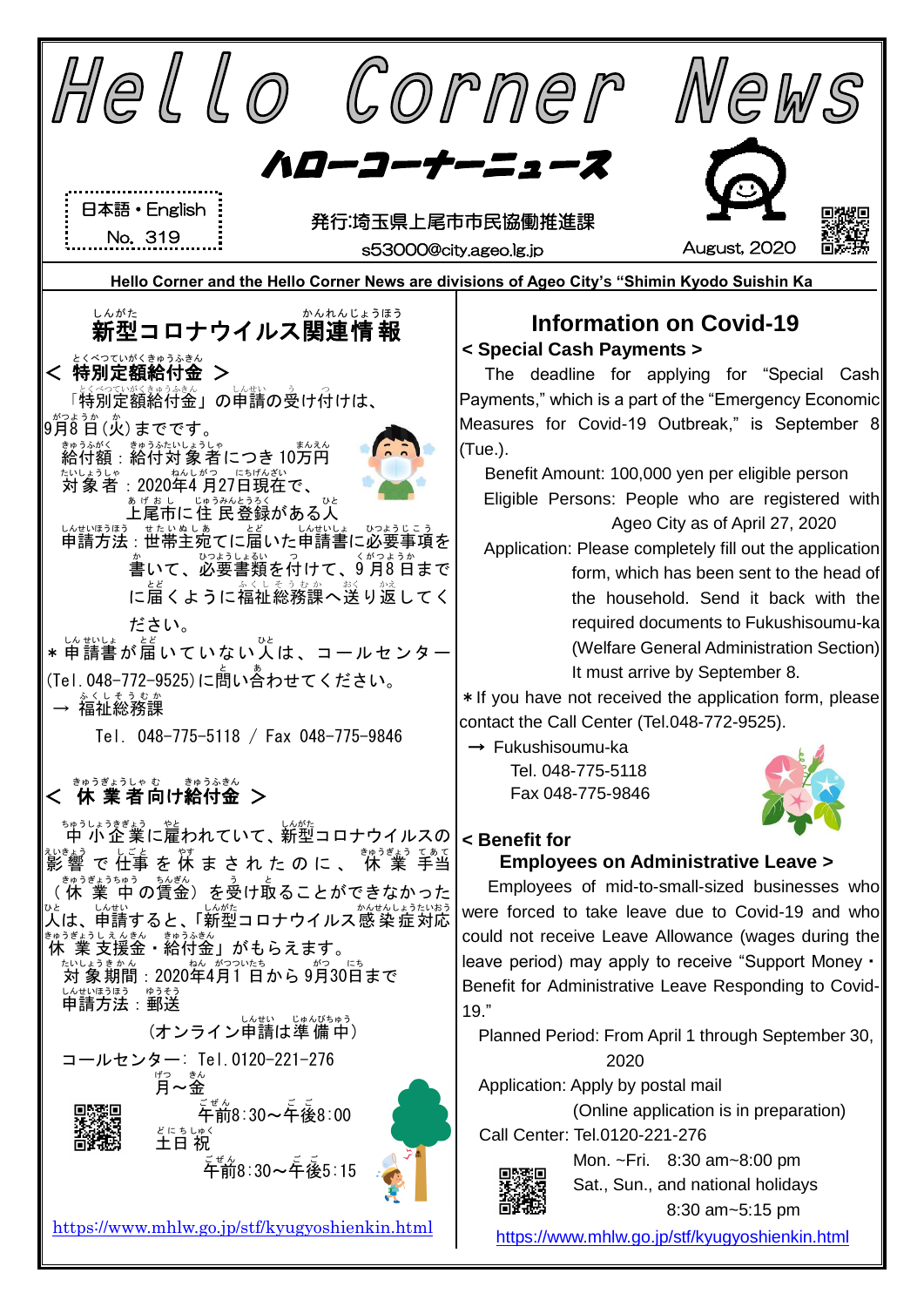| すいどうりょうきん げんめん<br>すく<br>(少なくなる)><br><水道料 金の減免 ―                                                                                                                                    | < E                 |
|------------------------------------------------------------------------------------------------------------------------------------------------------------------------------------|---------------------|
| すいどうりょうきん げんめん<br>テいヒラッょぅきん げんめん<br>水道料 金 を減免します。手続きはいりません。<br>たいしょうしゃ あげおし すいどうしょうしゃ<br>きほ んりょうきん<br>対象者:上尾市の水道使用者(すでに基本料 金の<br>げんめん<br>ひと のぞ<br>ぅ                                | <b>No</b><br>F      |
| 減免を受けている人を除く)<br><sub>げんめんがく</sub> <sub>すいどうりょうきん</sub> きほんりょうきん  ぜんがく<br><b>減免額:水道料 金 の基本 料 金 の全額</b><br>げんめんき か ん<br>ねん<br>がつせいきゅうぶん<br>減免期間:2020年8~11月請 求 分                     |                     |
| <sub>ぎょうむか</sub><br>Tel.048-775-5161                                                                                                                                               |                     |
| Fax 048-775-9041<br>おやせたい りんじとくべつきゅうふきん<br>く ひとり親世帯臨時特別給付金                                                                                                                         |                     |
| ひとり親世帯に絡付金(国や地域からもらうことが<br>できるお金)を払います。                                                                                                                                            | hοι                 |
| ① 2020年6月分の児童扶養手当の支給を受ける人                                                                                                                                                          | E                   |
| 、゠ぅてきねゃも。<br>(公的年金などの受け取りにより支給が全額<br>停止されているときを含む                                                                                                                                  |                     |
| じどうふょう てあて<br>こうてきねんきん<br>② 公的年金などの受け取りにより児童扶養手当<br>の認定請 求 をしていないが、2020年5月末時点                                                                                                      |                     |
| で、ひとり親家庭にあてはまっていた<br>しんがた<br>い <sub>始</sub><br>新型コロナウイルス感染症の影響を受けて<br>3<br><u>*</u> #いま゚゚゚゚゚゚゚゚゠゚ゕ゙ゎるなど、収゚入゚゙ゕ゙゚児童扶養                                                               |                     |
| ひと<br>おな<br>手当を受け取っている人と同じ<br>おやか て<br>O.<br>程度になっているひとり親家庭<br>しきゅうがく<br>き ほ んきゅうふ<br>かてい まんえん<br>支給額:基本給付は 1家庭5万円。                                                                | В١                  |
| だい 2 しいこうひとり<br>第2子以降1 人につき 3万円たします。<br>っぃゕ <sub>゙゙゙゙</sub> ゕぅ»  きほん きゅうふ<br>追加 給付 ( 基本 給付 に た す ) は 、 1 家庭 5 万円<br>まんえん<br>しきゅうたいしょうしゃ<br>ひと<br>しんがた<br>(支給対象者の①②にあてはまる人で、<br>新型コ |                     |
| ロナウイルスの影響を受けて家計が急にか<br>しゅうにゅう<br>わり 収 入 が少なくなった人だけ)                                                                                                                                |                     |
| しきゅう び<br>がつなか<br>あと<br>支給日:8月中ごろより後<br>もうしこ<br>がつまつ<br>あんない<br>ひと<br>①にあてはまる人には 7月末までに案内<br>申込み:<br>つうち<br>おく<br>ひと<br>じょうきょう<br>通知を送ります。②③の人は、<br>状 況により                         | B6                  |
| しんせいほうほう<br>しえんか<br>申請方法がちがいますので、子ども支援課に問<br>い合わせてください。<br>しえんか                                                                                                                    | Ar                  |
| → 字ども支援課<br>Tel.048-775-6819 / Fax 048-774-5342                                                                                                                                    |                     |
| にんかがいほいくじょほいくりょうほじょ<br><認可外保育所保育料補助><br>しんがた<br>い <sub>がた</sub><br>新型コロナウイルス感 染症が広がることを防ぐた                                                                                         | < S                 |
| にんかがいほいくじょ とうえん<br>ねが<br>きょうりょく<br>めに、認可外保育所の登園をやめるお願いに 協 力 し<br>ひと<br>しがつ<br>がつぶん ほいくりょう いちぶほじょ                                                                                   |                     |
| た人に、4 月と 5月分の保育料を一部補助します。<br>あげおしみん ほいく ひつよう<br>たいしょうしゃ<br>:上尾市民で保育を必要とする 0~2歳の<br>じどう<br>児童                                                                                       | res<br>refr<br>chil |

### **< Exemption of Water Charges >**

Residents will exempt from paying water charges. procedures required.

For: Users of Ageo water system

(Excluding residents who have been already exempted from paying the basic rate)

 Exempted Amount: Full amount of basic water rate Exemption Period: Billing for Aug. ~ Nov., 2020

→ Gyoumu-ka (Operation Section) Tel. 048-775-5161 / Fax 048-775-9041

#### **Femporary Special Benefit for Single-Parent Households >**

These benefits will be provided to single-parent useholds.

ligibility: Residents who fall under any of the categories shown below

- ① Residents who received the Childcare Allowance for the month of June, 2020.(Including cases in which provision of this allowance has been totally suspended because they receive public pension)
- ② Residents who have not requested authorization for the Childcare Allowance because they receive public pension, although they were categorized as single-parent families as of the end May, 2020.
- ③ Single-parent families whose financial situation has changed drastically due to effects of Covid-19 and income has fallen to the same level as recipients of the Childcare Allowance.
- enefit Amount: The basic benefit amount is 50,000 yen per household. 30,000 yen per child will be added for the second and subsequent children. The additional benefit amount (added to the basic benefit) is 50,000 yen per household. (Only for residents who fall under either ① or ② and whose financial situation has changed

drastically due to Covid-19 and whose income has decreased.)



enefit Period: From the middle of August onward

- oplication: Notice will be sent out to residents who fall under the category ① by the end of July. Application methods for residents under 2 or 3 differ according to their situation, so please ask Kodomoshien-ka about it.
- Kodomoshien-ka (Child Support Section) Tel. 048-775-6819 / Fax 048-774-5342

## **< Subsidy for**

## **Cost of Unauthorized Childcare Centers >**

Child-care costs will be partially subsidized for idents who complied with city's request to voluntarily rain from sending their children to unauthorized childcare centers in order to prevent the spread of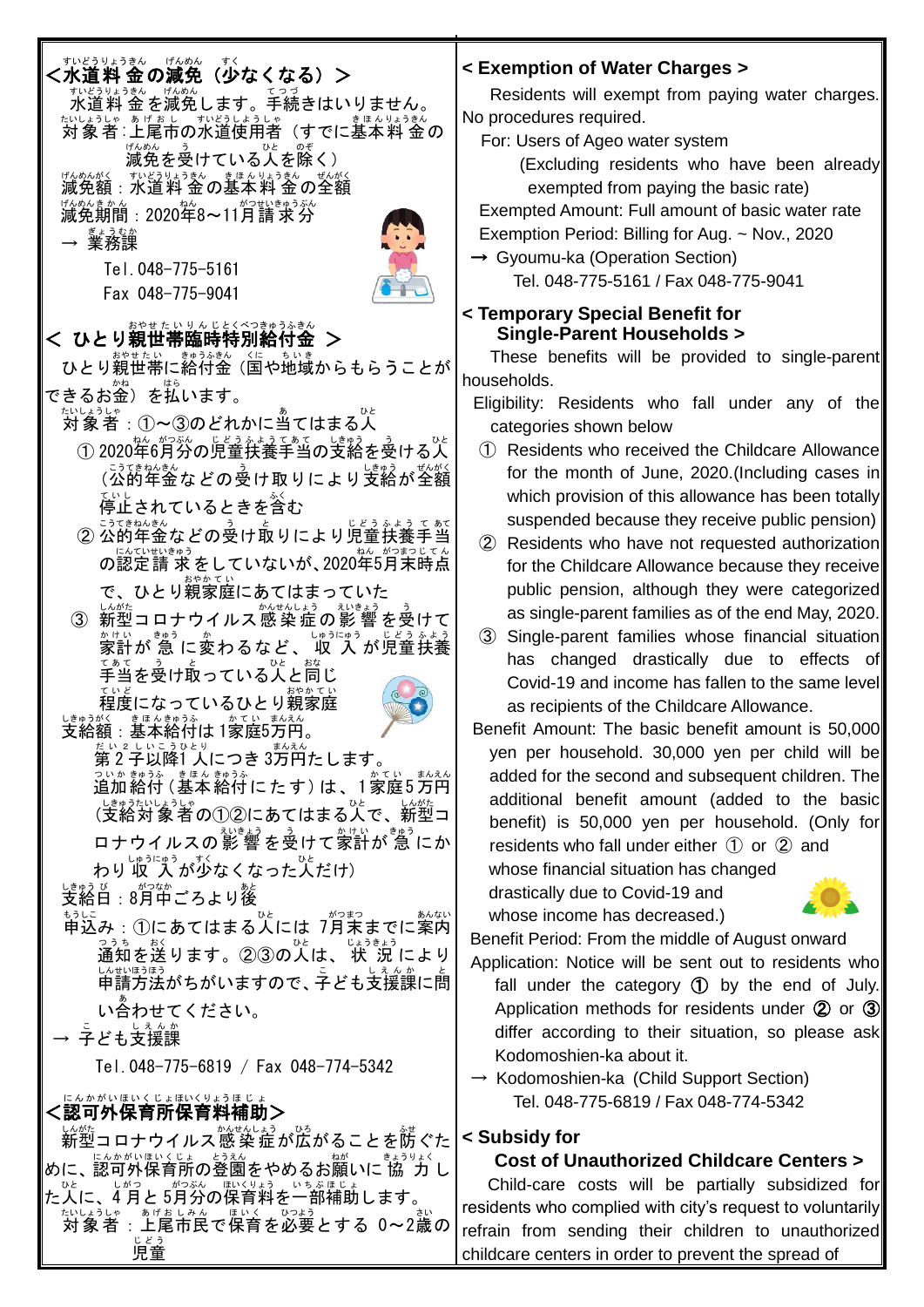

→ 保育課 ほいくか Tel.048-775-5121 / Fax 048-774-5342

#### 国勢 調査 こくせい ちょうさ

<u>こくせいちょうさ</u><br>国勢調査(5年に1 回 行 う日本全体の調査)は、 統計法 とうけいほう に基 もと づいて 行 おこな われている 最 もっと も基本的 きほんてき で大 おお き い統計調査です。 全国、 都道府県、 市区町 村 の人口や ゕてい。じっかい じょうたい<br>家庭の実際の状 態をはっきりし、各種行 政施策を進 。<br>めるための基礎資料になります。国籍によらず日本に す<br>住んでいる全ての人が対 象です。9月 中 旬 から 10月 <sub>じょうじゅん</sub> こくせいますいん *恭、*<br>上 旬に、国勢調査員が皆さんのお宅へ 伺 います。

なお、今回の国勢調査は、新型コロナウイルスの \*^セヘホミだシビラービ はいましょうきいん あてい せっしょく すく<br>感染拡大防止に配慮し、調査員と家庭の接 触 を少な なくする調査方法を 考 えています。

→ 総務課 そうむか

Tel.048-775-4989 Fax 048-775-9819

全 すべ ての年金 ねんきん は、受 う けられる資格 しかく があっても本人 ほんにん の ಕूಟಕ್ಯಾ てっっ<br>請 求の手続きがなければ受け取りできません。加入 していた年金制度によって請求先がちがいます。 各年金 かくねんきん の請求先 せいきゅうさき は下 した の 表 ひょう のとおりです。

 金 きん

年 ねん Covid-19 infection.

For: Children aged  $0 \sim 2$  who register with Ageo City and need child-care

\*More information about the application method and period will be provided on the City's website.

\*Company-sponsored childcare facilities and homevisit childcare services are not subject to this program.  $\rightarrow$  Hoiku-ka (Childcare Section)

Tel. 048-775-5121 / Fax 048-774-5342

# **Population Census**

The Population Census (taken once every 5 years) is the most fundamental and massive statistical survey conducted in accordance with the Statistics Act. It clarifies the population of all prefectures and municipalities, and the actual situation of households throughout Japan. Its findings become the basis from which governments work out various measures and policies. Everyone living in Japan, regardless of nationality, is subject to the Population Census. A census taker will visit you sometime between the middle of September and the beginning of October.

In order to prevent the spread of Covid-19, the method for reducing contact between you and the census taker will be worked out.

 $\rightarrow$  Soumu-ka (General Affairs Section)

Tel. 048-775-4989 / Fax 048-775-9819

## **Pension**

Although you may be eligible for pension, you won't be able to receive your pension benefit unless you claim it. Depending on the pension system under which you have been covered, the office you need to go to for the claim will be different. Please see the chart below.

| 加入していた年金制度<br>Pension system that you have joined                                                                                                                                                                                                                            | Office to claim your pension                                                                                                               |
|------------------------------------------------------------------------------------------------------------------------------------------------------------------------------------------------------------------------------------------------------------------------------|--------------------------------------------------------------------------------------------------------------------------------------------|
| こくみんねんきん<br>国民年金だけ<br><b>Only National Pension</b>                                                                                                                                                                                                                           | ほけんねんきんか、しゃくしょうかい。<br>Hoken-nenkin-ka (1F of City Hall)                                                                                    |
| こくみんねんきん<br>・国民年金<br><b>National Pension</b><br>(第3号被保険者期間のある人)<br>(Had the period of being a Type 3 insured)<br>・ミミネムネムキム、ェラಕヒ៴àムಕム、カにゅうきゕん<br>・国民年金と厚生年金の加入期間のある人<br>Both National Pension and Employees' Pension<br>こうせいねんきん<br>・厚生年金だけ<br><b>Only Employees' Pension</b> | おおみやねんきんじ むしょ<br>大宮年金事務所<br>Omiya Nenkin Jimusho<br>しきた くみやはらまち<br>(さいたま市北区宮原町4-19-9)<br>(Saitama-shi Kita-ku Miyahara-cho<br>$4 - 19 - 9$ |